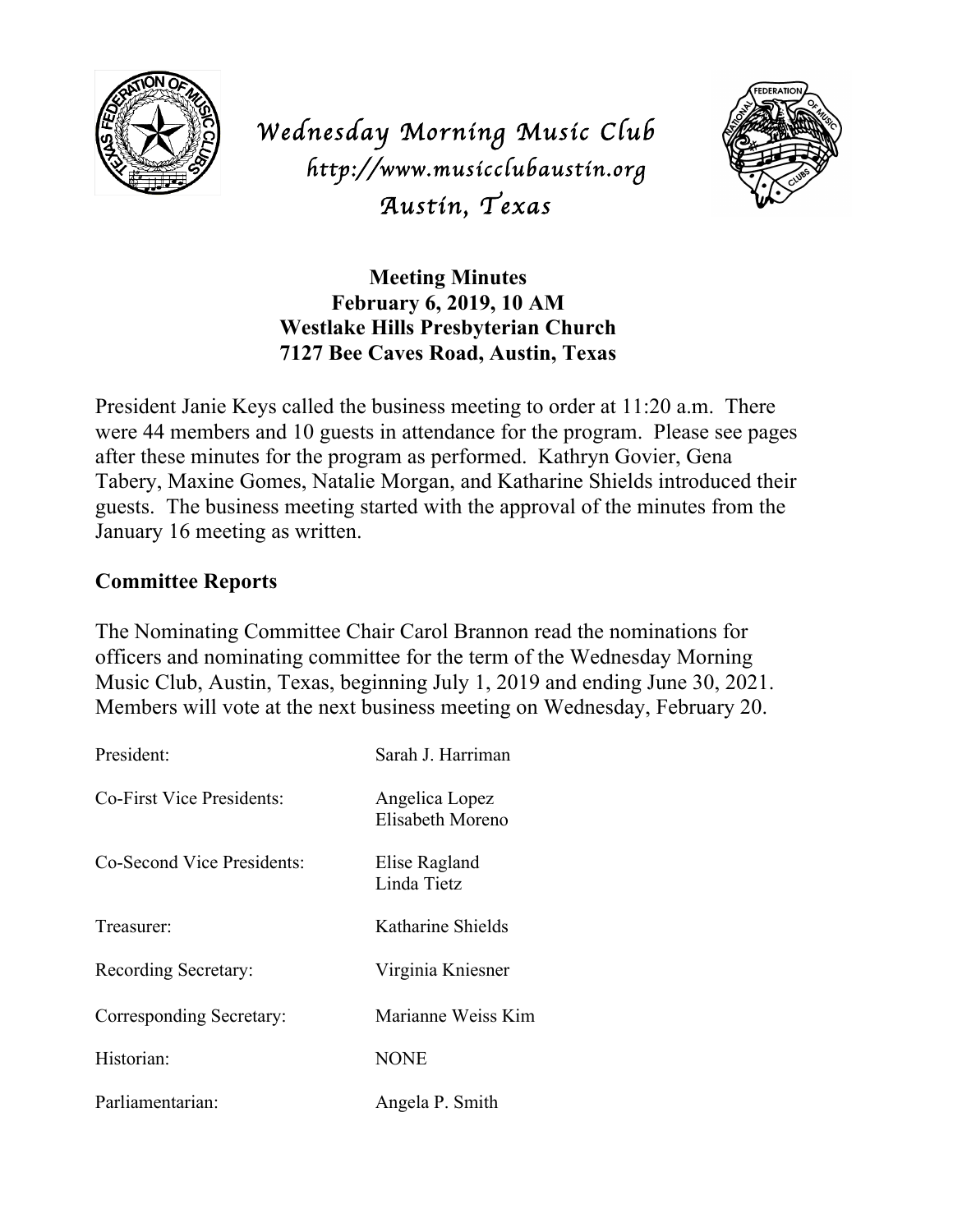Nominating Committee: Barbara Buttrey

Suzy Gallagher Katie Kerwin Janie Keys Elisabeth Moreno

The current historian Beth Moreno advised the Nominating Committee that the roll of historian has dramatically decreased. Our club activities are being documented online now. Beth recommended that the work be done by the Communications Committee which already is doing most of it. The nuts and bolts of this arrangement have yet to be worked out. The office of Historian can be restored in the future if needed.

Community Service Committee Co-Chair Charles Palmer announced that he had extra copies of the annual reporting form with him. The form is also available online. The report should cover March 2018 through February 2019, and be submitted to him before the end of February. Charles will be compiling a club report for TFMC.

Membership Committee Chair Suzy Gallagher announced two new members: Mollie Tower and Carolyn Dewar.

## **Announcements**

Paul Keith announced a Lenten Organ Series at Westlake Hills Presbyterian on Wednesdays at 12 noon starting March 13. A guest performer will give a 30 minute recital followed by lunch.

Gregory Eaton announced a free organ recital by Rashaan Allwood on Monday, February 18 at 7:00 p.m. The recital is sponsored by the American Guild of Organists and will take place at the University Presbyterian Church.

The meeting adjourned at 11:30 a.m.

Submitted by Virginia Kniesner, Recording Secretary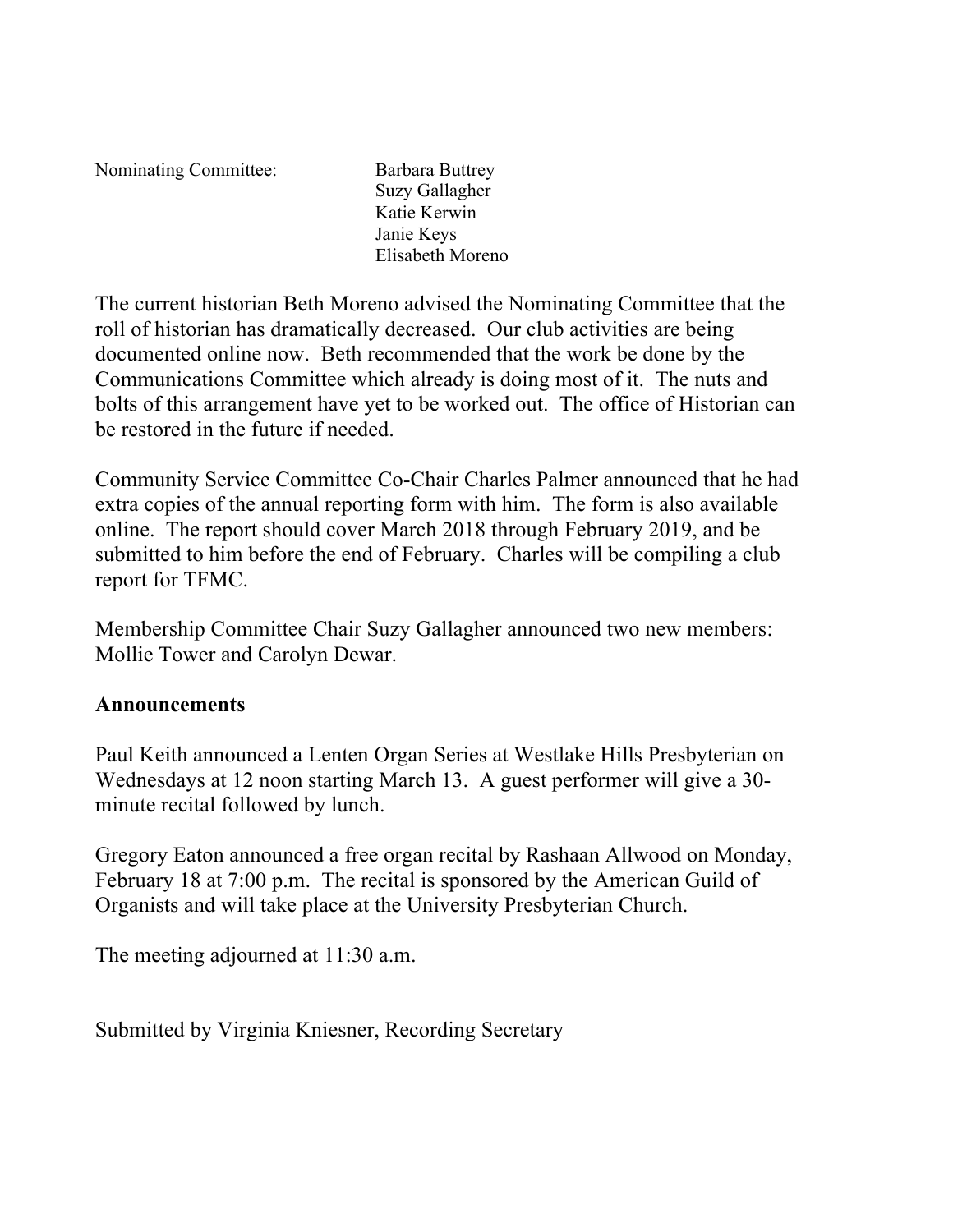#### **\*Dedicated to Sacred Music Westlake Hills Presbyterian Church 7127 Bee Caves Road**

### **February 6, 2019**

| Program Leader:                                                                                    | Deborah Cavin                                 |                                                       |
|----------------------------------------------------------------------------------------------------|-----------------------------------------------|-------------------------------------------------------|
| <b>Collect Leader:</b>                                                                             | <b>Elise Ragland</b>                          |                                                       |
|                                                                                                    | Program                                       |                                                       |
| Chorale Prelude, Ich ruf' zu dir, Herr Jesu Christ<br>Chorale Prelude, Nun komm der Heiden Heiland | Kathryn Govier, piano                         | J. S. Bach (1685-1750)<br>arr. F. Busoni (1864-1924)  |
| Choral Prelude, Ich ruf' zu dir, Herr Jesu Christ<br>Chorale Prelude, Nun komm der Heiden Heiland  | Gregory Eaton, organ                          | Johann Sebastian Bach                                 |
| Suite No. 1<br>Solemn Procession<br>Lullaby<br><b>Trumpet Tunes</b>                                | Gregory Eaton, organ                          | Calvin Hampton (1938-1984)                            |
| A Simple Song                                                                                      |                                               | Leonard Bernstein (1918-1990)                         |
| from Mass                                                                                          |                                               |                                                       |
| Sometimes I Feel Like a Motherless Child<br>He's Got the Whole World in His Hand                   | Elise Ragland, soprano<br>Maxine Gomes, piano | arr. C. Donkin (b. 1976)<br>arr. M. Bonds (1913-1972) |
| <b>Four Spiritual Preludes</b><br>Go Down, Moses<br>Were Your There?<br>Deep River                 |                                               | David Hurd (b. 1950)                                  |
|                                                                                                    | Gena Tabery, organ                            |                                                       |
| Chorale No. 2 in B minor                                                                           | ** Paul Keith, organ                          | Cesar Franck (1822-1890)                              |